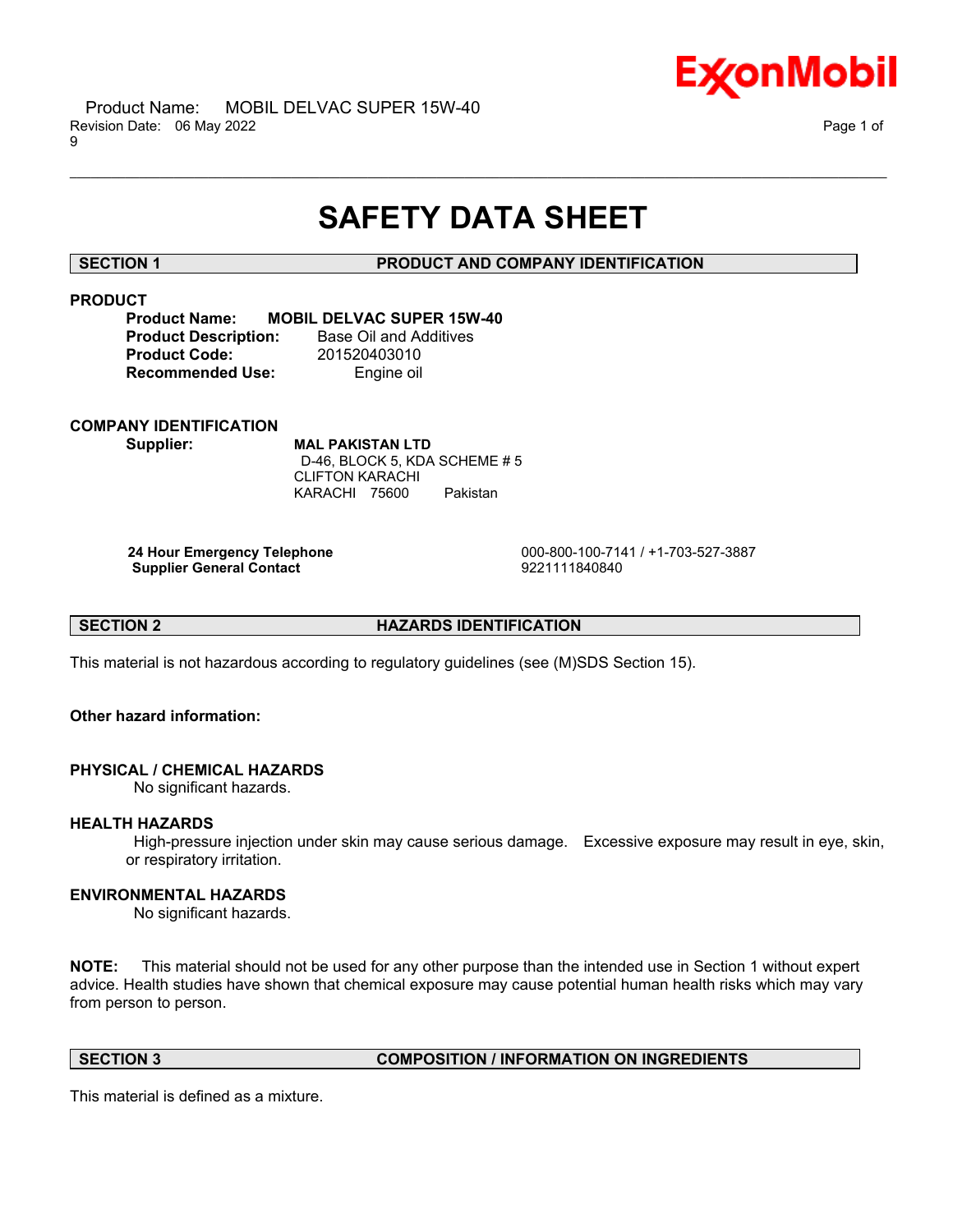

### **Hazardous Substance(s) or Complex Substance(s) required for disclosure**

| <b>Name</b>                            | CAS#        | Concentration* | <b>GHS Hazard Codes</b>            |
|----------------------------------------|-------------|----------------|------------------------------------|
| <b>ZINC ALKYL</b><br>. DITHIOPHOSPHATE | 113706-15-3 | $< 1\%$<br>0.1 | H401.<br>H303, H315, H318,<br>H411 |

\_\_\_\_\_\_\_\_\_\_\_\_\_\_\_\_\_\_\_\_\_\_\_\_\_\_\_\_\_\_\_\_\_\_\_\_\_\_\_\_\_\_\_\_\_\_\_\_\_\_\_\_\_\_\_\_\_\_\_\_\_\_\_\_\_\_\_\_\_\_\_\_\_\_\_\_\_\_\_\_\_\_\_\_\_\_\_\_\_\_\_\_\_\_\_\_\_\_\_\_\_\_\_\_\_\_\_\_\_\_\_\_\_\_\_\_\_\_

\* All concentrations are percent by weight unless ingredient is a gas. Gas concentrations are in percent by volume.

| <b>SECTION 4</b> | <b>FIRST AID MEASURES</b> |
|------------------|---------------------------|
|                  |                           |

# **INHALATION**

Remove from further exposure. For those providing assistance, avoid exposure to yourself or others. Use adequate respiratory protection. If respiratory irritation, dizziness, nausea, or unconsciousness occurs, seek immediate medical assistance. If breathing has stopped, assist ventilation with a mechanical device or use mouth-to-mouth resuscitation.

# **SKIN CONTACT**

Wash contact areas with soap and water. If product is injected into or under the skin, or into any part of the body, regardless of the appearance of the wound or its size, the individual should be evaluated immediately by a physician as a surgical emergency. Even though initial symptoms from high pressure injection may be minimal or absent, early surgical treatment within the first few hours may significantly reduce the ultimate extent of injury.

# **EYE CONTACT**

Flush thoroughly with water. If irritation occurs, get medical assistance.

### **INGESTION**

First aid is normally not required. Seek medical attention if discomfort occurs.

### **NOTE TO PHYSICIAN**

None

# **SECTION 5 FIRE FIGHTING MEASURES**

### **EXTINGUISHING MEDIA**

**Appropriate Extinguishing Media:** Use water fog, foam, dry chemical or carbon dioxide (CO2) to extinguish flames.

**Inappropriate Extinguishing Media:** Straight streams of water

# **FIRE FIGHTING**

**Fire Fighting Instructions:** Evacuate area. Prevent run-off from fire control or dilution from entering streams, sewers or drinking water supply. Fire-fighters should use standard protective equipment and in enclosed spaces, self-contained breathing apparatus (SCBA). Use water spray to cool fire exposed surfaces and to protect personnel.

**Hazardous Combustion Products:** Aldehydes, Incomplete combustion products, Oxides of carbon, Smoke, Fume, Sulphur oxides

### **FLAMMABILITY PROPERTIES**

**Flash Point [Method]:** 239°C (462°F) [ASTM D-92]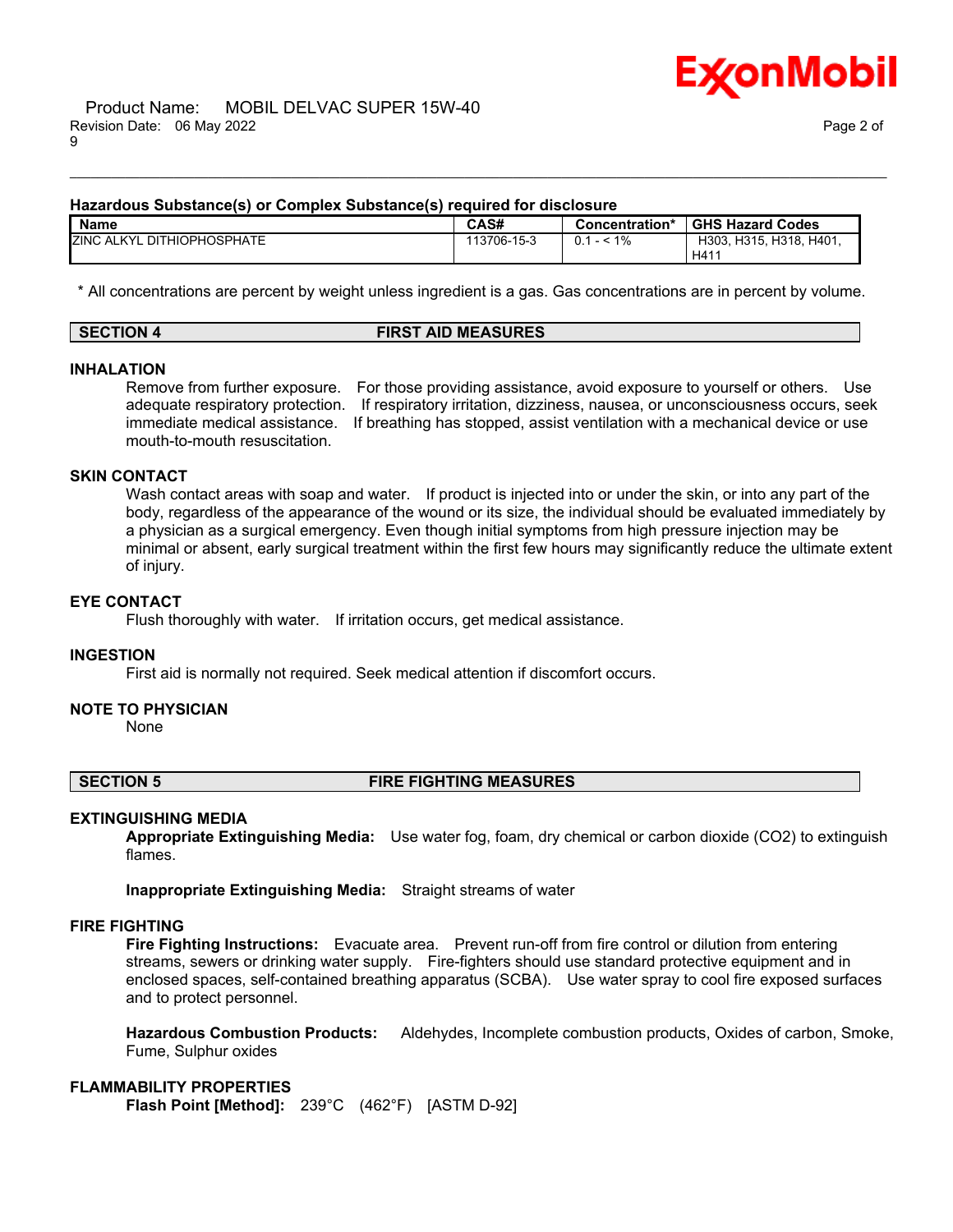

**Flammable Limits (Approximate volume % in air):** LEL: 0.9 UEL: 7.0 **Autoignition Temperature:** N/D

# **SECTION 6 ACCIDENTAL RELEASE MEASURES**

# **NOTIFICATION PROCEDURES**

In the event of a spill or accidental release, notify relevant authorities in accordance with all applicable regulations.

\_\_\_\_\_\_\_\_\_\_\_\_\_\_\_\_\_\_\_\_\_\_\_\_\_\_\_\_\_\_\_\_\_\_\_\_\_\_\_\_\_\_\_\_\_\_\_\_\_\_\_\_\_\_\_\_\_\_\_\_\_\_\_\_\_\_\_\_\_\_\_\_\_\_\_\_\_\_\_\_\_\_\_\_\_\_\_\_\_\_\_\_\_\_\_\_\_\_\_\_\_\_\_\_\_\_\_\_\_\_\_\_\_\_\_\_\_\_

### **PROTECTIVE MEASURES**

Avoid contact with spilled material. See Section 5 for fire fighting information. See the Hazard Identification Section for Significant Hazards. See Section 4 for First Aid Advice. See Section 8 for advice on the minimum requirements for personal protective equipment. Additional protective measures may be necessary, depending on the specific circumstances and/or the expert judgment of the emergency responders.

For emergency responders: Respiratory protection: respiratory protection will be necessary only in special cases, e.g., formation of mists. Half-face or full-face respirator with filter(s) for dust/organic vapor or Self Contained Breathing Apparatus (SCBA) can be used depending on the size of spill and potential level of exposure. If the exposure cannot be completely characterized or an oxygen deficient atmosphere is possible or anticipated, SCBA is recommended. Work gloves that are resistant to hydrocarbons are recommended. Gloves made of polyvinyl acetate (PVA) are not water-resistant and are not suitable for emergency use. Chemical goggles are recommended if splashes or contact with eyes is possible. Small spills: normal antistatic work clothes are usually adequate. Large spills: full body suit of chemical resistant, antistatic material is recommended.

### **SPILL MANAGEMENT**

**Land Spill:** Stop leak if you can do so without risk. Recover by pumping or with suitable absorbent.

**Water Spill:** Stop leak if you can do so without risk. Confine the spill immediately with booms. Warn other shipping. Remove from the surface by skimming or with suitable absorbents. Seek the advice of a specialist before using dispersants.

Water spill and land spill recommendations are based on the most likely spill scenario for this material; however, geographic conditions, wind, temperature, (and in the case of a water spill) wave and current direction and speed may greatly influence the appropriate action to be taken. For this reason, local experts should be consulted. Note: Local regulations may prescribe or limit action to be taken.

# **ENVIRONMENTAL PRECAUTIONS**

Large Spills: Dyke far ahead of liquid spill for later recovery and disposal. Prevent entry into waterways, sewers, basements or confined areas.

### **SECTION 7 HANDLING AND STORAGE**

### **HANDLING**

Avoid contact with used product. Prevent small spills and leakage to avoid slip hazard. Material can accumulate static charges which may cause an electrical spark (ignition source). When the material is handled in bulk, an electrical spark could ignite any flammable vapors from liquids or residues that may be present (e.g., during switch-loading operations). Use proper bonding and/or earthing procedures. However, bonding and earthing may not eliminate the hazard from static accumulation. Consult local applicable standards for guidance. Additional references include American Petroleum Institute 2003 (Protection Against Ignitions Arising out of Static, Lightning and Stray Currents) or National Fire Protection Agency 77 (Recommended Practice on Static Electricity) or CENELEC CLC/TR 50404 (Electrostatics - Code of practice for the avoidance of hazards due to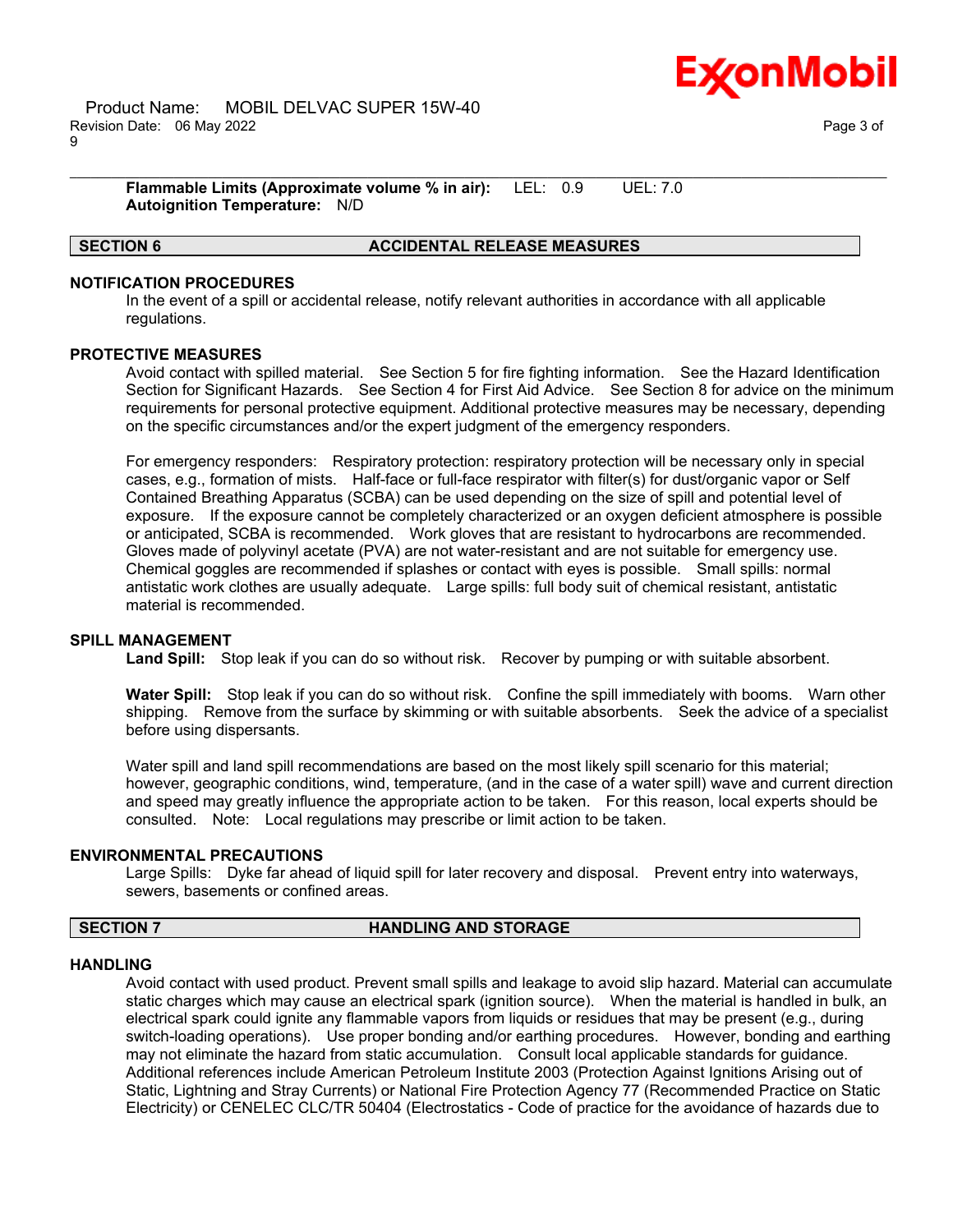

 Product Name: MOBIL DELVAC SUPER 15W-40 Revision Date: 06 May 2022 Page 4 of 9

static electricity).

**Static Accumulator:** This material is a static accumulator.

### **STORAGE**

The type of container used to store the material may affect static accumulation and dissipation. Do not store in open or unlabelled containers.

\_\_\_\_\_\_\_\_\_\_\_\_\_\_\_\_\_\_\_\_\_\_\_\_\_\_\_\_\_\_\_\_\_\_\_\_\_\_\_\_\_\_\_\_\_\_\_\_\_\_\_\_\_\_\_\_\_\_\_\_\_\_\_\_\_\_\_\_\_\_\_\_\_\_\_\_\_\_\_\_\_\_\_\_\_\_\_\_\_\_\_\_\_\_\_\_\_\_\_\_\_\_\_\_\_\_\_\_\_\_\_\_\_\_\_\_\_\_

# **SECTION 8 EXPOSURE CONTROLS / PERSONAL PROTECTION**

**Exposure limits/standards for materials that can be formed when handling this product:** When mists/aerosols can occur the following is recommended:  $5 \text{ mg/m}^3$  - ACGIH TLV (inhalable fraction).

NOTE: Limits/standards shown for guidance only. Follow applicable regulations. **ENGINEERING CONTROLS**

The level of protection and types of controls necessary will vary depending upon potential exposure conditions. Control measures to consider:

No special requirements under ordinary conditions of use and with adequate ventilation.

### **PERSONAL PROTECTION**

Personal protective equipment selections vary based on potential exposure conditions such as applications, handling practices, concentration and ventilation. Information on the selection of protective equipment for use with this material, as provided below, is based upon intended, normal usage.

**Respiratory Protection:** If engineering controls do not maintain airborne contaminant concentrations at a level which is adequate to protect worker health, an approved respirator may be appropriate. Respirator selection, use, and maintenance must be in accordance with regulatory requirements, if applicable. Types of respirators to be considered for this material include:

No special requirements under ordinary conditions of use and with adequate ventilation. Particulate

For high airborne concentrations, use an approved supplied-air respirator, operated in positive pressure mode. Supplied air respirators with an escape bottle may be appropriate when oxygen levels are inadequate, gas/vapour warning properties are poor, or if air purifying filter capacity/rating may be exceeded.

**Hand Protection:** Any specific glove information provided is based on published literature and glove manufacturer data. Glove suitability and breakthrough time will differ depending on the specific use conditions. Contact the glove manufacturer for specific advice on glove selection and breakthrough times for your use conditions. Inspect and replace worn or damaged gloves. The types of gloves to be considered for this material include:

No protection is ordinarily required under normal conditions of use. Nitrile,Viton

**Eye Protection:** If contact is likely, safety glasses with side shields are recommended.

**Skin and Body Protection:** Any specific clothing information provided is based on published literature or manufacturer data. The types of clothing to be considered for this material include:

No skin protection is ordinarily required under normal conditions of use. In accordance with good industrial hygiene practices, precautions should be taken to avoid skin contact.

**Specific Hygiene Measures:** Always observe good personal hygiene measures, such as washing after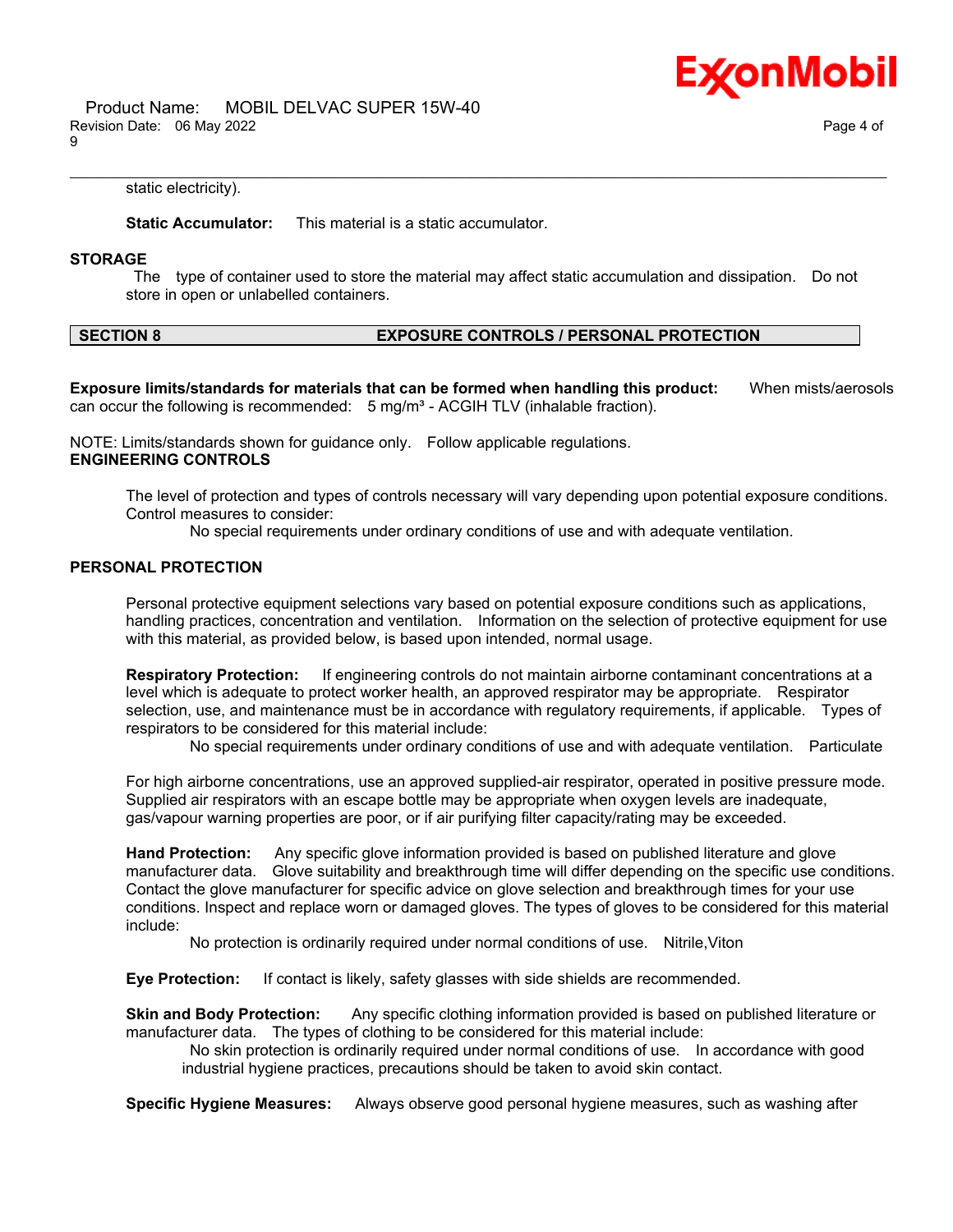

 Product Name: MOBIL DELVAC SUPER 15W-40 Revision Date: 06 May 2022 Page 5 of 9

handling the material and before eating, drinking, and/or smoking. Routinely wash work clothing and protective equipment to remove contaminants. Discard contaminated clothing and footwear that cannot be cleaned. Practice good housekeeping.

\_\_\_\_\_\_\_\_\_\_\_\_\_\_\_\_\_\_\_\_\_\_\_\_\_\_\_\_\_\_\_\_\_\_\_\_\_\_\_\_\_\_\_\_\_\_\_\_\_\_\_\_\_\_\_\_\_\_\_\_\_\_\_\_\_\_\_\_\_\_\_\_\_\_\_\_\_\_\_\_\_\_\_\_\_\_\_\_\_\_\_\_\_\_\_\_\_\_\_\_\_\_\_\_\_\_\_\_\_\_\_\_\_\_\_\_\_\_

### **ENVIRONMENTAL CONTROLS**

Comply with applicable environmental regulations limiting discharge to air, water and soil. Protect the environment by applying appropriate control measures to prevent or limit emissions.

### **SECTION 9 PHYSICAL AND CHEMICAL PROPERTIES**

**Note: Physical and chemical properties are provided for safety, health and environmental considerations only and may not fully represent product specifications. Contact the Supplier for additional information.**

### **GENERAL INFORMATION**

**Physical State:** Liquid **Colour:** Amber **Odour:** Characteristic **Odour Threshold:** N/D

### **IMPORTANT HEALTH, SAFETY, AND ENVIRONMENTAL INFORMATION**

**Relative Density (at 15 °C):** 0.874 [ASTM D4052] **Flammability (Solid, Gas):** N/A **Flash Point [Method]:** 239°C (462°F) [ASTM D-92] **Flammable Limits (Approximate volume % in air):** LEL: 0.9 UEL: 7.0 **Autoignition Temperature:** N/D **Boiling Point / Range:** > 316°C (600°F) **Decomposition Temperature:** N/D **Vapour Density (Air = 1):** N/D **Vapour Pressure:** < 0.013 kPa (0.1 mm Hg) at 20 °C **Evaporation Rate (n-butyl acetate = 1):** N/D **pH:** N/A **Log Pow (n-Octanol/Water Partition Coefficient):** > 3.5 **Solubility in Water:** Negligible **Viscosity:** 114 cSt (114 mm2/sec) at 40ºC | 14.9 cSt (14.9 mm2/sec) at 100°C [ASTM D 445] **Oxidizing Properties:** See Hazards Identification Section.

### **OTHER INFORMATION**

**Freezing Point:** N/D **Melting Point:** N/A **Pour Point:** -30°C (-22°F) [ASTM D97] **DMSO Extract (mineral oil only), IP-346:** < 3 %wt

# **SECTION 10 STABILITY AND REACTIVITY**

**STABILITY:** Material is stable under normal conditions.

**CONDITIONS TO AVOID:** Excessive heat. High energy sources of ignition.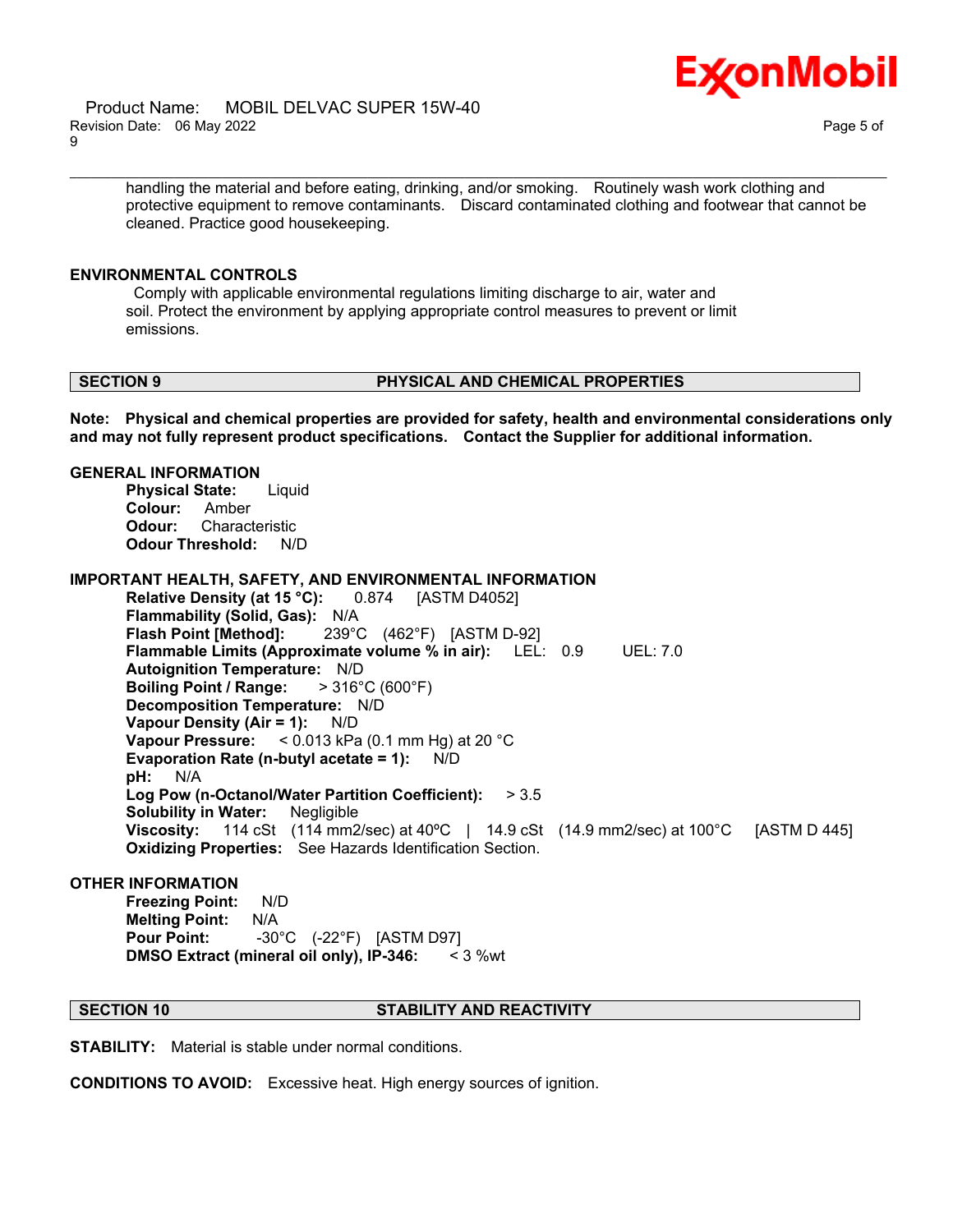# **MATERIALS TO AVOID:** Strong oxidisers

# **HAZARDOUS DECOMPOSITION PRODUCTS:** Material does not decompose at ambient temperatures.

**POSSIBILITY OF HAZARDOUS REACTIONS:** Hazardous polymerization will not occur.

### **SECTION 11 TOXICOLOGICAL INFORMATION**

\_\_\_\_\_\_\_\_\_\_\_\_\_\_\_\_\_\_\_\_\_\_\_\_\_\_\_\_\_\_\_\_\_\_\_\_\_\_\_\_\_\_\_\_\_\_\_\_\_\_\_\_\_\_\_\_\_\_\_\_\_\_\_\_\_\_\_\_\_\_\_\_\_\_\_\_\_\_\_\_\_\_\_\_\_\_\_\_\_\_\_\_\_\_\_\_\_\_\_\_\_\_\_\_\_\_\_\_\_\_\_\_\_\_\_\_\_\_

# **INFORMATION ON TOXICOLOGICAL EFFECTS**

| <b>Hazard Class</b>                                            | <b>Conclusion / Remarks</b>                                                                        |  |  |
|----------------------------------------------------------------|----------------------------------------------------------------------------------------------------|--|--|
| Inhalation                                                     |                                                                                                    |  |  |
| Acute Toxicity: No end point data for                          | Minimally Toxic. Based on assessment of the components.                                            |  |  |
| lmaterial.                                                     |                                                                                                    |  |  |
| Irritation: No end point data for material.                    | Negligible hazard at ambient/normal handling temperatures.                                         |  |  |
| Ingestion                                                      |                                                                                                    |  |  |
| Acute Toxicity: No end point data for                          | Minimally Toxic. Based on assessment of the components.                                            |  |  |
| material.                                                      |                                                                                                    |  |  |
| <b>Skin</b>                                                    |                                                                                                    |  |  |
| Acute Toxicity: No end point data for<br>lmaterial.            | Minimally Toxic. Based on assessment of the components.                                            |  |  |
| Skin Corrosion/Irritation: No end point data<br>lfor material. | Negligible irritation to skin at ambient temperatures. Based on<br>assessment of the components.   |  |  |
| Eye                                                            |                                                                                                    |  |  |
| Serious Eye Damage/Irritation: No end point                    | May cause mild, short-lasting discomfort to eyes. Based on                                         |  |  |
| data for material.                                             | assessment of the components.                                                                      |  |  |
| <b>Sensitisation</b>                                           |                                                                                                    |  |  |
| Respiratory Sensitization: No end point data<br>lfor material. | Not expected to be a respiratory sensitizer.                                                       |  |  |
| Skin Sensitization: No end point data for                      | Not expected to be a skin sensitizer. Based on assessment of the                                   |  |  |
| lmaterial.                                                     | components.                                                                                        |  |  |
| Aspiration: Data available.                                    | Not expected to be an aspiration hazard. Based on physico-<br>chemical properties of the material. |  |  |
| Germ Cell Mutagenicity: No end point data<br>for material.     | Not expected to be a germ cell mutagen. Based on assessment of<br>the components.                  |  |  |
| Carcinogenicity: No end point data for                         | Not expected to cause cancer. Based on assessment of the                                           |  |  |
| lmaterial.                                                     | components.                                                                                        |  |  |
| Reproductive Toxicity: No end point data                       | Not expected to be a reproductive toxicant. Based on assessment                                    |  |  |
| for material.                                                  | of the components.                                                                                 |  |  |
| Lactation: No end point data for material.                     | Not expected to cause harm to breast-fed children.                                                 |  |  |
| <b>Specific Target Organ Toxicity (STOT)</b>                   |                                                                                                    |  |  |
| Single Exposure: No end point data for<br>lmaterial.           | Not expected to cause organ damage from a single exposure.                                         |  |  |
| Repeated Exposure: No end point data for                       | Not expected to cause organ damage from prolonged or repeated                                      |  |  |
| material.                                                      | exposure. Based on assessment of the components.                                                   |  |  |

### **OTHER INFORMATION For the product itself:**

Diesel engine oils: Not carcinogenic in animals tests. Used and unused diesel engine oils did not produce any carcinogenic effects in chronic mouse skin painting studies. Oils that are used in gasoline engines may become hazardous and display the following properties: Carcinogenic in animal tests. Caused mutations in vitro. Possible allergen and photoallergen. Contains polycyclic aromatic compounds (PAC) from combustion products of gasoline

Ex⁄onMobil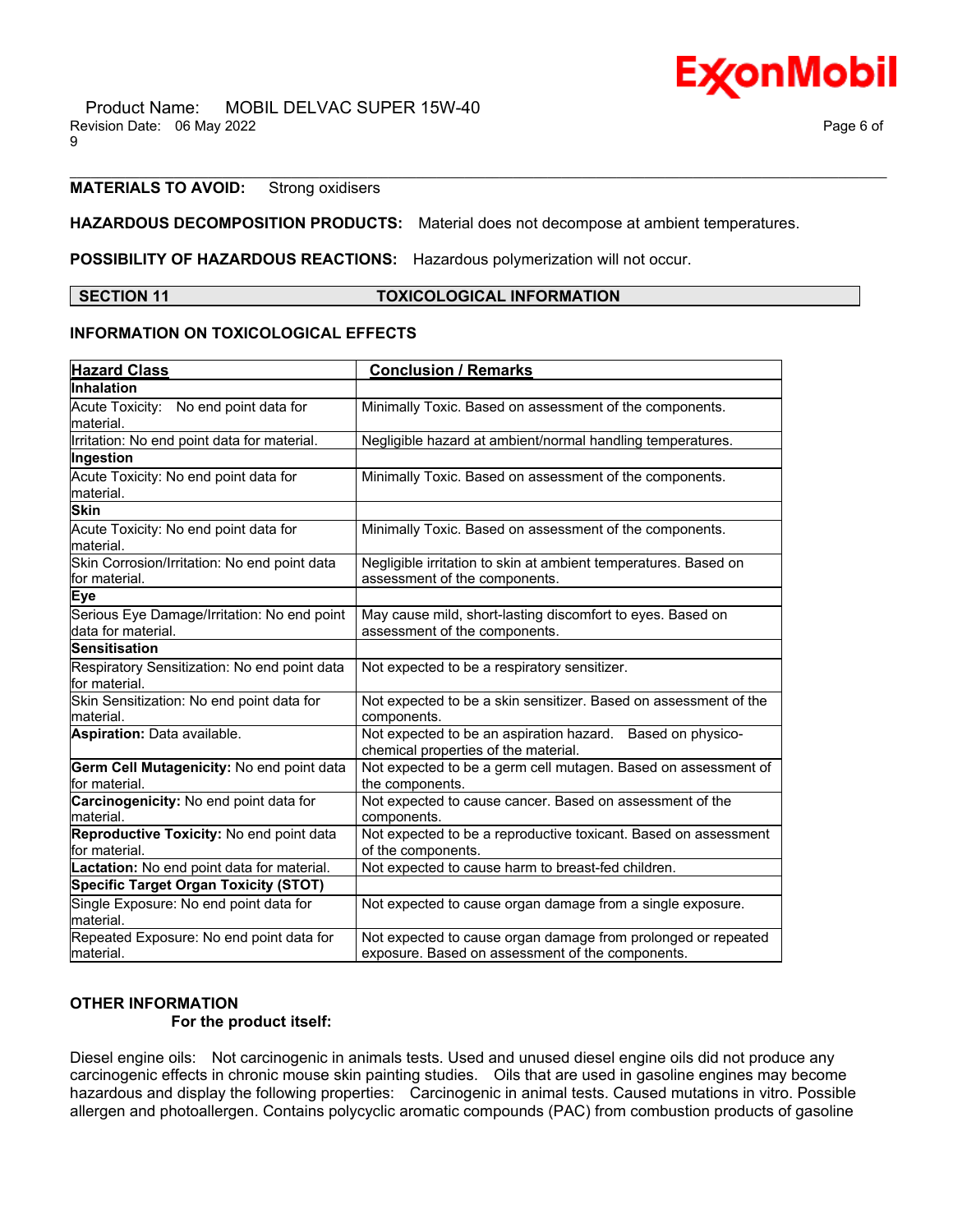E**x**onMobil

and/or thermal degradation products.

### **Contains:**

Base oil severely refined: Not carcinogenic in animal studies. Representative material passes IP-346, Modified Ames test, and/or other screening tests. Dermal and inhalation studies showed minimal effects; lung non-specific infiltration of immune cells, oil deposition and minimal granuloma formation. Not sensitising in test animals.

\_\_\_\_\_\_\_\_\_\_\_\_\_\_\_\_\_\_\_\_\_\_\_\_\_\_\_\_\_\_\_\_\_\_\_\_\_\_\_\_\_\_\_\_\_\_\_\_\_\_\_\_\_\_\_\_\_\_\_\_\_\_\_\_\_\_\_\_\_\_\_\_\_\_\_\_\_\_\_\_\_\_\_\_\_\_\_\_\_\_\_\_\_\_\_\_\_\_\_\_\_\_\_\_\_\_\_\_\_\_\_\_\_\_\_\_\_\_

# **IARC Classification:**

**The following ingredients are cited on the lists below:** None.

|               | --REGULATORY LISTS SEARCHED-- |               |  |
|---------------|-------------------------------|---------------|--|
| 1 = $I$ ARC 1 | $2 = IARC 2A$                 | $3 = IARC 2B$ |  |

### **SECTION 12 ECOLOGICAL INFORMATION**

The information given is based on data for the material, components of the material, or for similar materials, through the application of bridging principals.

### **ECOTOXICITY**

Material -- Not expected to be harmful to aquatic organisms.

### **MOBILITY**

 Base oil component -- Low solubility and floats and is expected to migrate from water to the land. Expected to partition to sediment and wastewater solids.

# **PERSISTENCE AND DEGRADABILITY**

**Biodegradation:**

Base oil component -- Expected to be inherently biodegradable

# **BIOACCUMULATION POTENTIAL**

 Base oil component -- Has the potential to bioaccumulate, however metabolism or physical properties may reduce the bioconcentration or limit bioavailability.

# **SECTION 13 DISPOSAL CONSIDERATIONS**

Disposal recommendations based on material as supplied. Disposal must be in accordance with current applicable laws and regulations, and material characteristics at time of disposal.

# **DISPOSAL RECOMMENDATIONS**

Product is suitable for burning in an enclosed controlled burner for fuel value or disposal by supervised incineration at very high temperatures to prevent formation of undesirable combustion products.

**Empty Container Warning** Empty Container Warning (where applicable): Empty containers may contain residue and can be dangerous. Do not attempt to refill or clean containers without proper instructions. Empty drums should be completely drained and safely stored until appropriately reconditioned or disposed. Empty containers should be taken for recycling, recovery, or disposal through suitably qualified or licensed contractor and in accordance with governmental regulations. DO NOT PRESSURISE, CUT, WELD, BRAZE, SOLDER, DRILL, GRIND, OR EXPOSE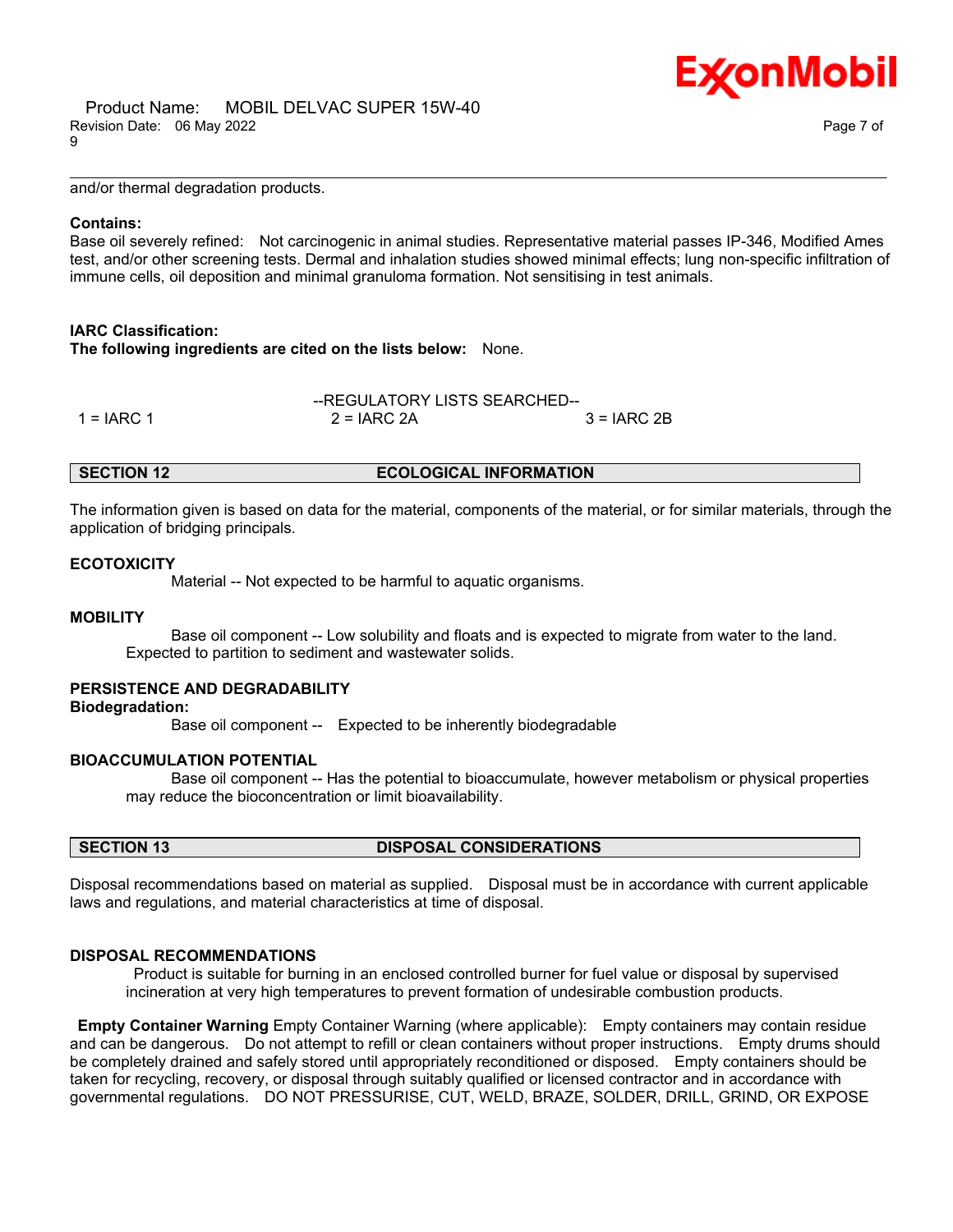

SUCH CONTAINERS TO HEAT, FLAME, SPARKS, STATIC ELECTRICITY, OR OTHER SOURCES OF IGNITION. THEY MAY EXPLODE AND CAUSE INJURY OR DEATH.

\_\_\_\_\_\_\_\_\_\_\_\_\_\_\_\_\_\_\_\_\_\_\_\_\_\_\_\_\_\_\_\_\_\_\_\_\_\_\_\_\_\_\_\_\_\_\_\_\_\_\_\_\_\_\_\_\_\_\_\_\_\_\_\_\_\_\_\_\_\_\_\_\_\_\_\_\_\_\_\_\_\_\_\_\_\_\_\_\_\_\_\_\_\_\_\_\_\_\_\_\_\_\_\_\_\_\_\_\_\_\_\_\_\_\_\_\_\_

# **SECTION 14 TRANSPORT INFORMATION**

**LAND** : Not Regulated for Land Transport

**SEA (IMDG):** Not Regulated for Sea Transport according to IMDG-Code

**Marine Pollutant:** No

**AIR (IATA):** Not Regulated for Air Transport

### **SECTION 15 REGULATORY INFORMATION**

This material is not considered hazardous according to the Classification of Chemicals based on Globally Harmonized System of Classification and Labelling of Chemicals (GHS).

# **REGULATORY STATUS AND APPLICABLE LAWS AND REGULATIONS**

**Listed or exempt from listing/notification on the following chemical inventories :** AIIC, DSL, ENCS, IECSC, ISHL, KECI, PICCS, TCSI, TSCA

# **SECTION 16 OTHER INFORMATION**

### **N/D = Not determined, N/A = Not applicable**

**KEY TO THE H-CODES CONTAINED IN SECTION 3 OF THIS DOCUMENT (for information only):**

H303: May be harmful if swallowed; Acute Tox Oral, Cat 5

H315: Causes skin irritation; Skin Corr/Irritation, Cat 2

- H318: Causes serious eye damage; Serious Eye Damage/Irr, Cat 1
- H401: Toxic to aquatic life; Acute Env Tox, Cat 2

H411: Toxic to aquatic life with long lasting effects; Chronic Env Tox, Cat 2

# **THIS SAFETY DATA SHEET CONTAINS THE FOLLOWING REVISIONS:**

Composition: Component Table information was modified.

Section 08: Exposure Limits Table information was deleted.

Section 09: Boiling Point ºC(ºF) information was modified.

Section 09: Colour information was modified.

Section 09: Flash Point ºC(ºF) information was modified.

Section 09: n-Octanol/Water Partition Coefficient information was modified.

Section 09: Pour Point °C(°F) information was modified.

Section 09: Relative Density information was modified.

Section 09: Vapour Pressure information was added.

Section 09: Vapour Pressure information was deleted.

Section 09: Viscosity information was modified.

Section 15: National Chemical Inventory Listing information was modified.

Section 16: HCode Key information was modified.

Section 16: MSN, MAT ID information was modified.